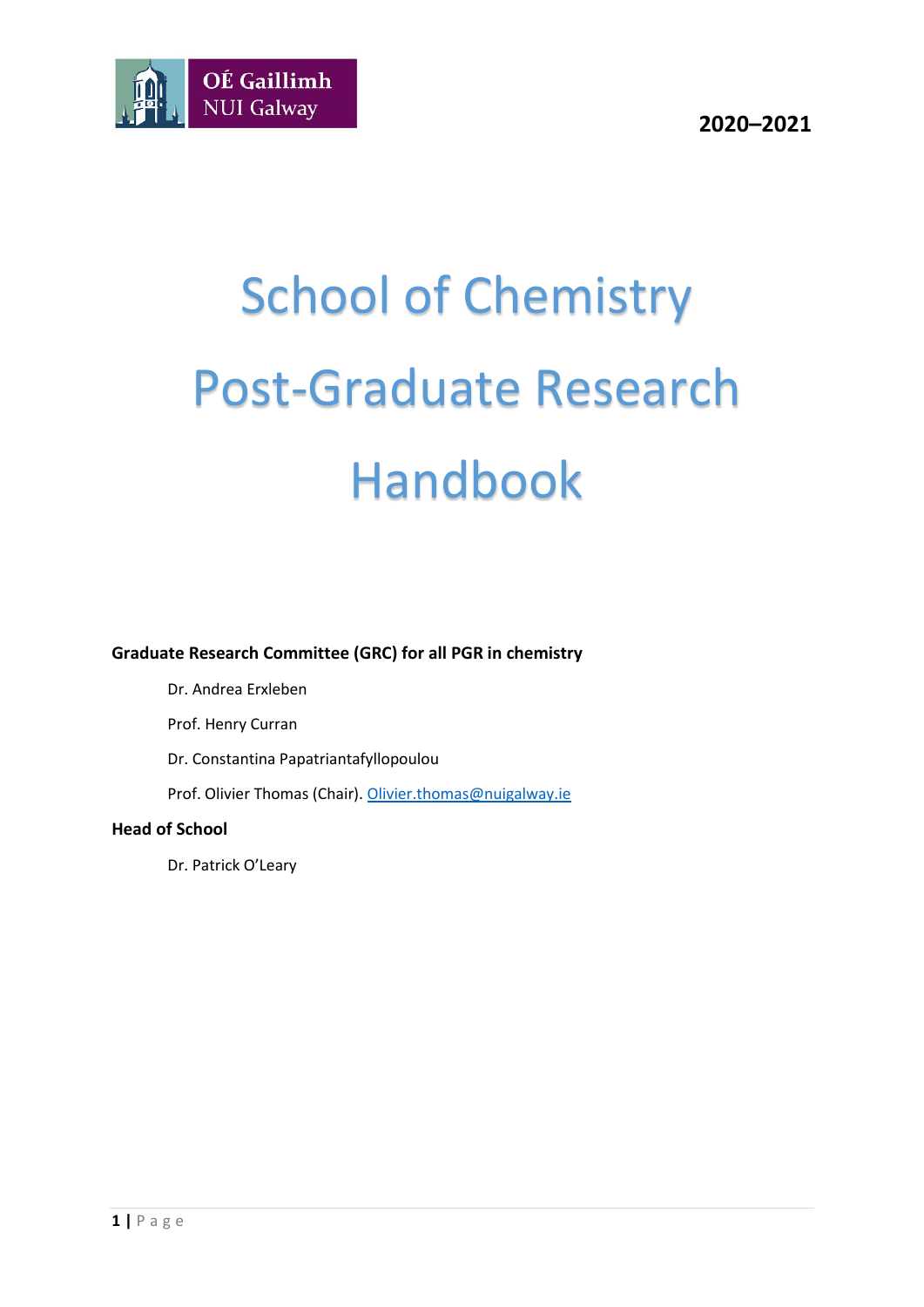

#### Contents

## 2020-2021

| 9. |  |
|----|--|
|    |  |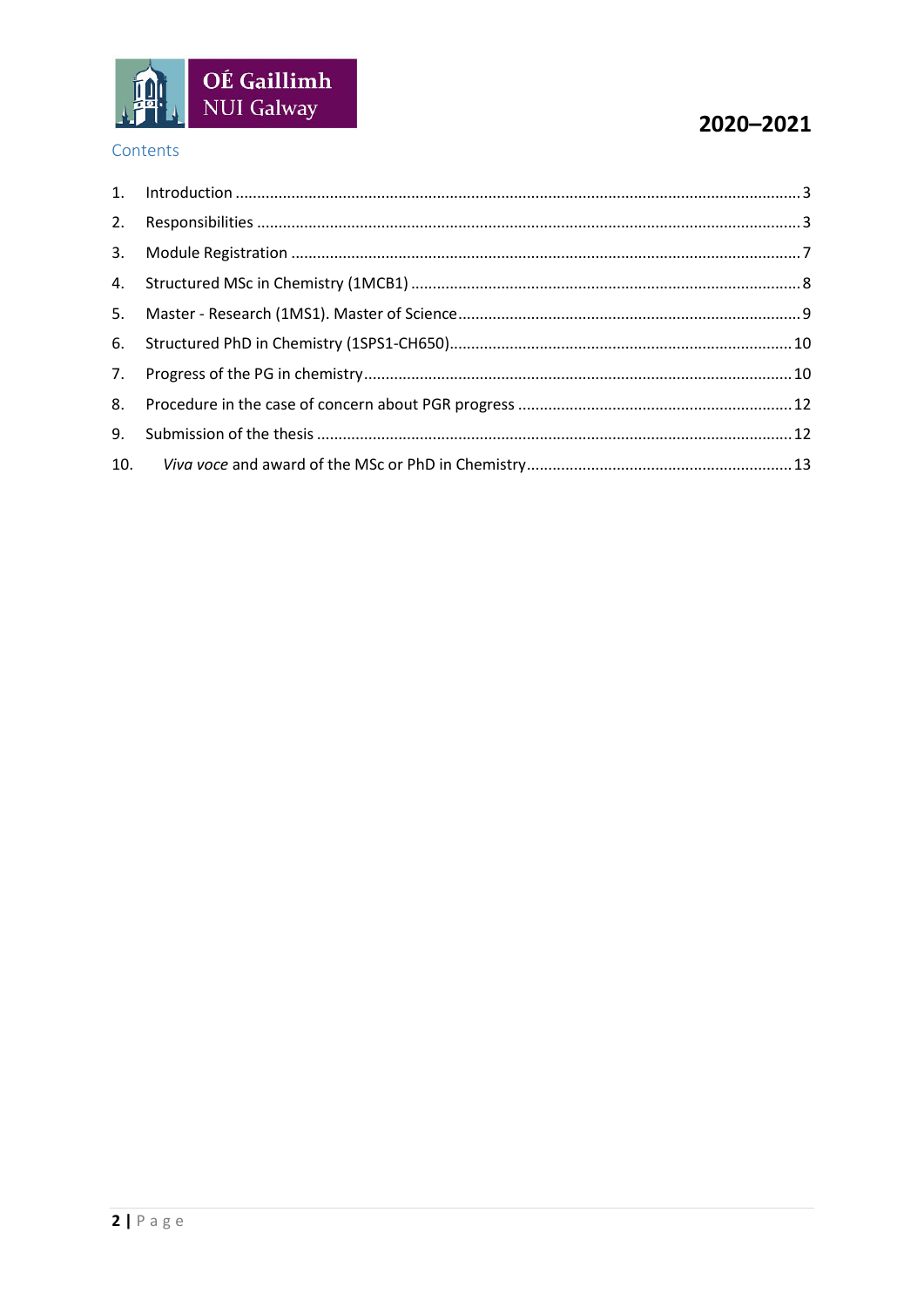

#### <span id="page-2-0"></span>1. Introduction

The primary purpose of this handbook is to inform post-graduate students and supervisors of the expectations and procedures for the postgraduate research programme in the School of Chemistry at NUI Galway.

In this regard, the handbook primarily describes procedures and timelines for monitoring progress of postgraduate students on structured MSc and PhD programmes. The Handbook also describes the responsibilities of supervisors, students and members of the Graduate Research Committee.

The handbook serves to present local guidance relating to the postgraduate research programmes within the School of Chemistry and College of Science. All students should be familiar with the broader University Guidelines & Regulations for Research Degree Programmes to which we are bound. These guidelines are available on the Graduate Studies Website:

http://www.nuigalway.ie/media/graduatestudies/files/university\_guidelines\_for\_research\_degree [programmes.pdf](http://www.nuigalway.ie/media/graduatestudies/files/university_guidelines_for_research_degree_programmes.pdf)

And also recommendations from the college of science are found at this link:

<http://www.nuigalway.ie/science/postgraduatestructuredprogrammes/structurephdguidelines/>

#### <span id="page-2-1"></span>2. Responsibilities

#### **The Postgraduate Student**

You are the main person in the Postgraduate Programme and the programme is designed to help you in the successful completion of a postgraduate degree. The postgraduate research student is responsible for carrying out postgraduate research which is quite different from an undergraduate degree. A major difference is that you will often be expected to work on your own and take the responsibility for your work. To ensure success in achieving a postgraduate degree, **you will need to be highly motivated, a team player and invest time in your research degree,** to achieve the goals of your research. Days off should be discussed with your supervisor.

The postgraduate student is responsible for:

• Communicating regularly with your supervisor (i.e. report progress, barriers to progress and problems) and any other persons as appropriate. If you have a problem or wish to discuss an issue, do not wait until your supervisor sees you, but actively seek out your supervisor to arrange a meeting at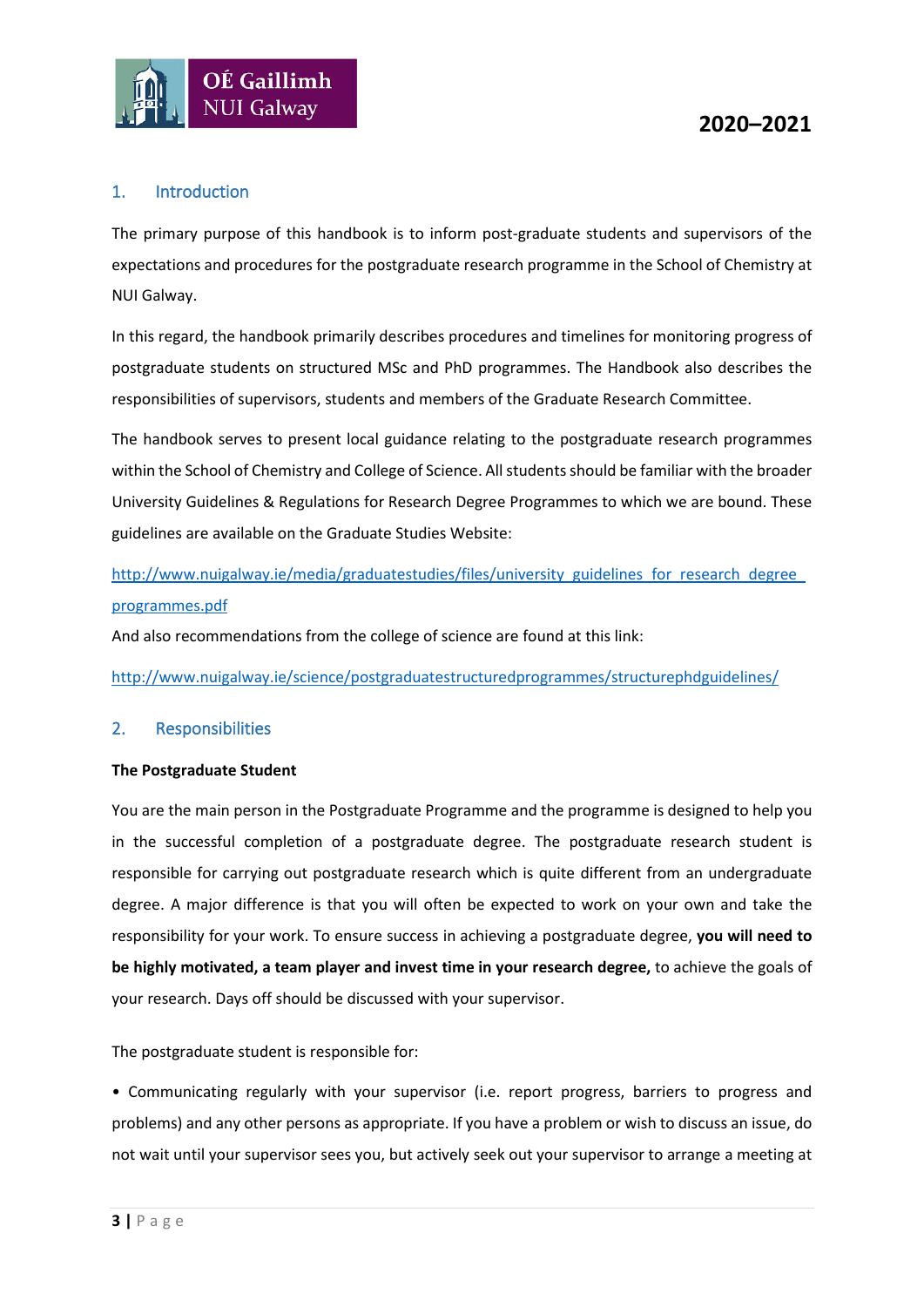

a mutually convenient time. As a rough guideline, you should see your supervisor at least once per week, albeit for a short discussion.

• Carrying out any appraisal of safety issues in your experimental work, in consultation with your supervisor.

• Maintaining a record of your research using a lab-book or its electronic equivalent. The responsibility for backing up data lies entirely with you and it is essential that your results, if stored in electronic form, are backed up regularly.

• Completing two core and four elective modules as part of your structured PhD. In consultation with your supervisor/GRC, pick modules that will assist your research and reward / support other transferrable skills during your study.

• Submitting GS030 form or Annual Student Report to GRC every year

[https://www.nuigalway.ie/graduate-studies/currentstudents/guidelines-regulations](https://www.nuigalway.ie/graduate-studies/currentstudents/guidelines-regulations-forms/relevantofficialformsforstudents/)[forms/relevantofficialformsforstudents/](https://www.nuigalway.ie/graduate-studies/currentstudents/guidelines-regulations-forms/relevantofficialformsforstudents/)

• Attending conferences in your research field with a minimum of two in your 4-year PhD including one outside the island of Ireland.

• All data (electronic and paper copies, as well as lab books) need to be handed over to the supervisor at the end of the graduate programme.

• Writing articles for peer-reviewed journals in your research field. The number of articles depends on the subject area and nature of your research, but a reasonable goal is a minimum of 1 peer reviewed paper accepted as a first author in a journal with an impact factor of at least 1.

• Submitting your thesis in a timely manner. Your goal should be to complete your PhD research in four years and one year for an MSc by research.

• Defending your thesis in a *viva* through an oral presentation of your research work and the answers to the questions of at least two independent examiners.

#### **The Supervisor**

See university guidelines section 3.3:

## http://www.nuigalway.ie/media/graduatestudies/files/university\_guidelines\_for\_research\_degree [programmes.pdf](http://www.nuigalway.ie/media/graduatestudies/files/university_guidelines_for_research_degree_programmes.pdf)

Each student will be assigned a primary supervisor, and possibly a co-supervisor where this is appropriate. The primary responsibility of the supervisor(s) is to provide guidance on the student's research. As additional local guidelines, the responsibilities of the supervisor include: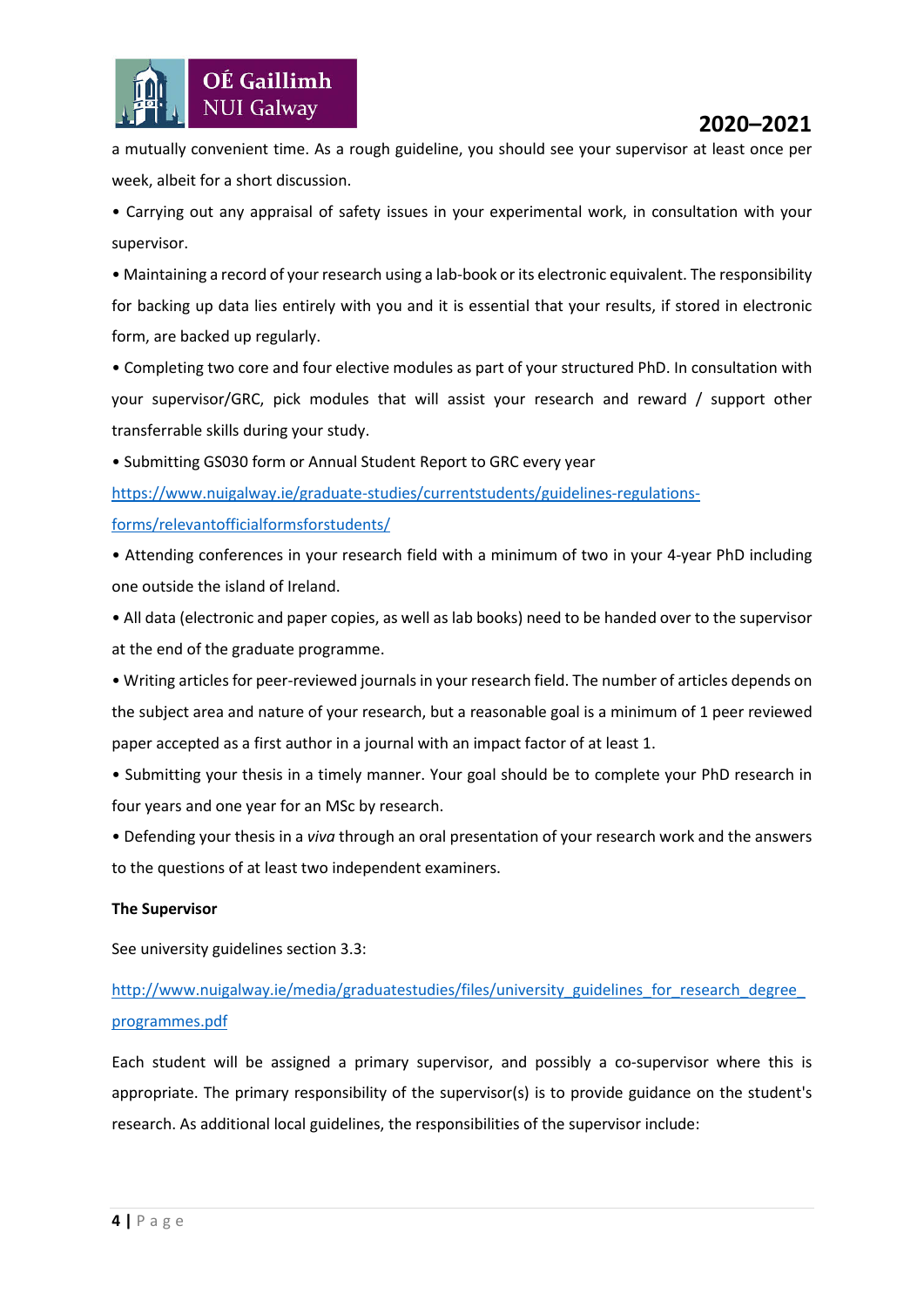

• Providing (in consultation with the School) suitable office space, laboratory space and adequate equipment for the research;

• Providing safety induction to work in the laboratories of the school of chemistry and answering all safety concerns that can arise during the post-graduate studies;

• Ensuring that the student has been introduced to members of their research group and are familiar with university facilities such as the Library and Information Systems & Solutions (ISS);

• Providing advice and guidance about the direction of the research and the strategies that might be used to achieve the goals of the research. This also includes advising the student on the research modules to be chosen in any given year;

• Providing guidance on the standard of work expected for a PhD or MSc Research, and communicating clearly to the student when that standard is not being met;

• Ensuring there is regular contact with the student, **typically at least once a week**;

- Providing timely feedback on written reports and oral presentations where appropriate;
- Providing the opportunity for students to attend international conferences in their specialistsubject;

• Providing encouragement to write papers for peer-reviewed journals. In this regard, the supervisor should ensure that the student is given appropriate recognition, for example as first author where appropriate.

- Ensuring a timeline of 4 years for a fulltime PhD Research.
- Ensuring that the research is carried out to the highest ethical standards, and to assist the student to get approval from the NUIG Research Ethics Committee where appropriate.
- Ensuring that adequate supervision is in place for students during any extended period of absence of the supervisor.
- Reporting on the progress to the students Graduate Research Committee prior to the GRC meeting each year (using the GS040 form).

[https://www.nuigalway.ie/graduate-studies/currentstudents/guidelines-regulations](https://www.nuigalway.ie/graduate-studies/currentstudents/guidelines-regulations-forms/relevantofficialformsforstudents/)[forms/relevantofficialformsforstudents/](https://www.nuigalway.ie/graduate-studies/currentstudents/guidelines-regulations-forms/relevantofficialformsforstudents/)

• Assessing and relaying the outcome/result of student assignments performed in GS modules for which the supervisor is the responsible person.

- Organizing the arrangements for the examination (Section 6.3 of the university guidelines).
- Inspecting and approving the final soft bound copy of the thesis for examination as referred to form EOG-020.

**GRC**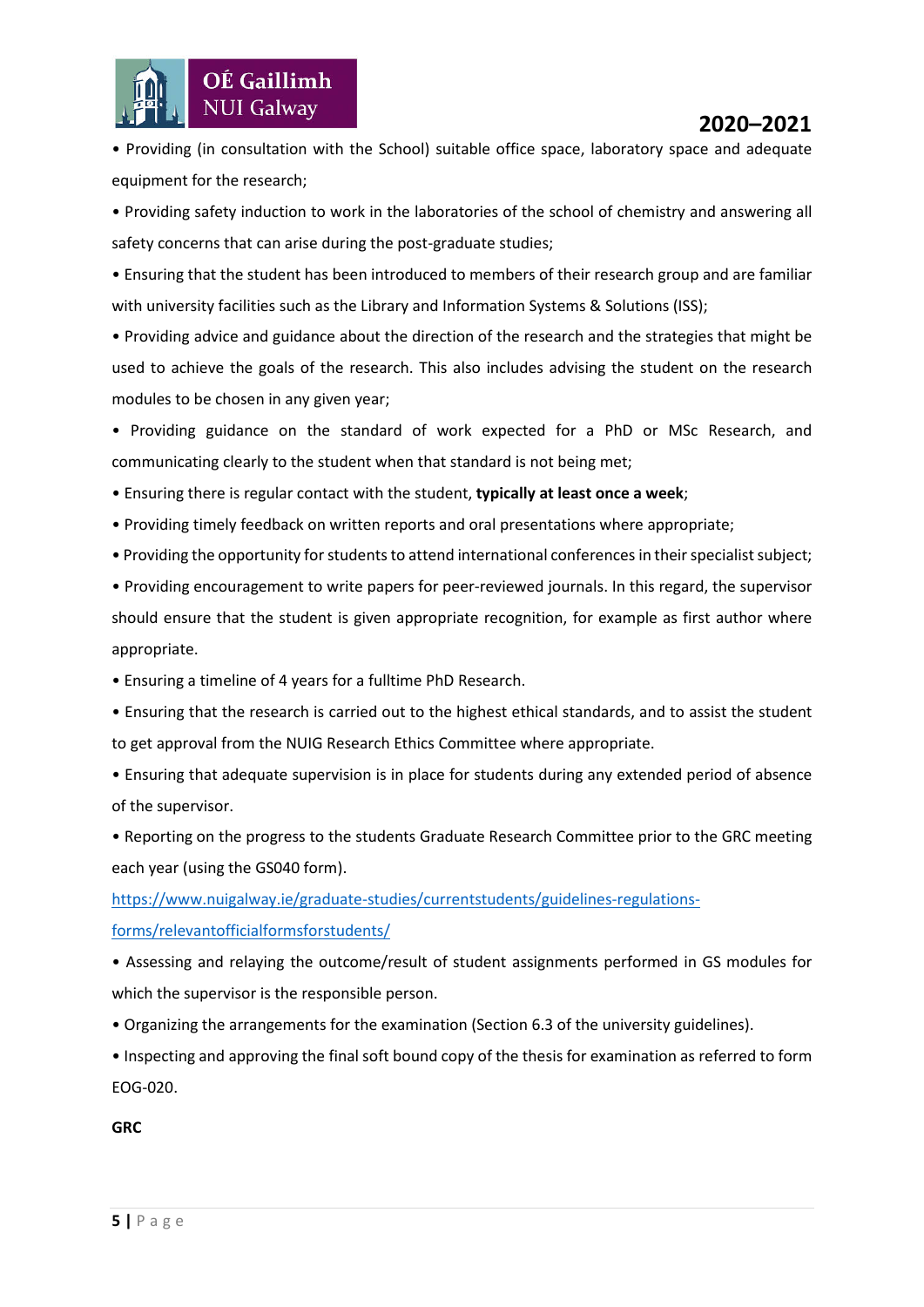

Graduate Research Committees (GRCs) are integral to delivering quality graduate education at the School of Chemistry. The committee consists of three members of academic staff, which may include an external member from another university. A supervisor may not be a member of the student's Graduate Research Committee. Membership of the GRC does not preclude you from also being an internal examiner for the same student. In the case of supervisors who have not yet supervised a PhD to successful completion, the Graduate Research Committee should include an experienced supervisor. This committee will track student progression through the degree.

The GRC responsibilities are:

• Ensuring that the quality of postgraduate programme reaches the highest standards in comparison with other universities internationally;

- Attending student presentations for first, and third year students;
- Giving feedback to the draft of a publication for 2<sup>nd</sup> year students;
- Signing off on the GS050 progress form and returning it to the Administrator in the School for PGR programmes;

[https://www.nuigalway.ie/graduate-studies/currentstudents/guidelines-regulations-](https://www.nuigalway.ie/graduate-studies/currentstudents/guidelines-regulations-forms/relevantofficialformsforstudents/)

#### [forms/relevantofficialformsforstudents/](https://www.nuigalway.ie/graduate-studies/currentstudents/guidelines-regulations-forms/relevantofficialformsforstudents/)

- Meeting with students to discuss progress annually and during the research degree;
- Providing feedback to students and supervisors after the annual meeting;
- As per form EOG-020:
- 1. approving for examination the final draft of the PhD/MD thesis of title above

2. for candidates in structured research programmes, confirming that the minimum requirements for the taught modules under the Structured PhD/MD, as required by College, have been successfully completed by the candidate.

#### **It is the responsibility of the Chair of the GRC to:**

- Ensure that feedback from the annual review is given to the student & supervisor. The Chair of the GRC will send the feedback by email to the student, with a copy to the GRC members and supervisor.
- Raise any matters of concern to the supervisor or and, where appropriate, the Head of School.

**Failure to do so will be communicated to the College of Science and could prevent the student from registering for the next year of study.**

#### **The Head of School is responsible for:**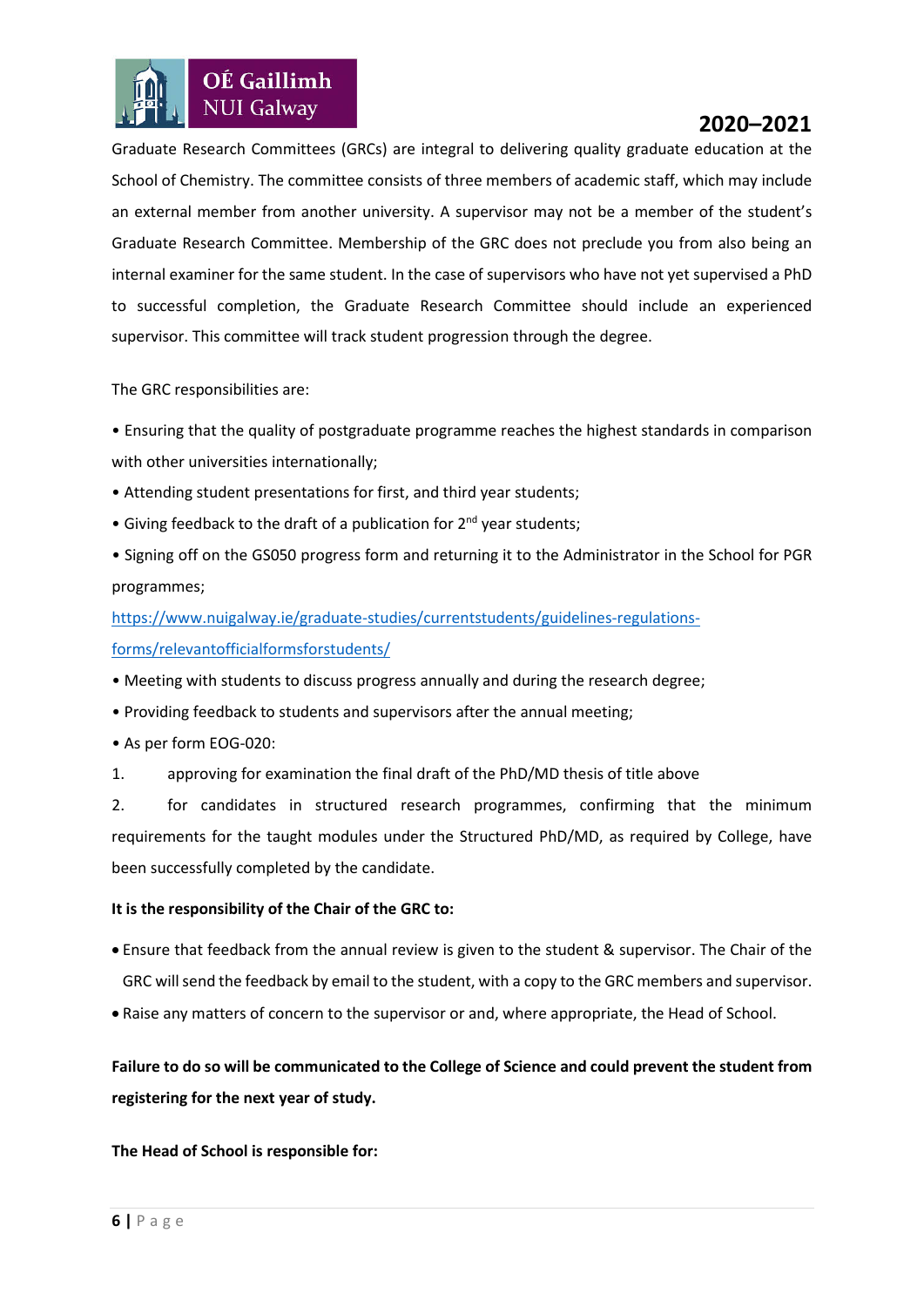

- Appointment of the Graduate Research Committee members and Chair.
- Managing the allocation of space and resources throughout the School.

#### **The College of Science is responsible for:**

• Convening an examination board meeting that considers any recommendation made by the GRC, for each PhD student, from one year to the next.

**Referring to section 2.3 of the university guidelines: "…The Dean of Graduate Studies, acting with the Secretary for Academic Affairs and the Standing Committee of Academic Council, is responsible for the overall management of the operation of University postgraduate research programmes"**

#### <span id="page-6-0"></span>3. Module Registration

Each year students are requested by the University to formally register online for their postgraduate programme [\(http://www.nuigalway.ie/reg/\)](http://www.nuigalway.ie/reg/reghelp_home.html/newstudentpostgrad/). In this process the student selects modules, in consultation with their supervisor. Only modules which students are confident that they will complete for credit i.e. ECTS in the academic year should be chosen. The research component in the appropriate discipline, CH650 for chemistry, accounts for the remaining credits, bringing the total credits up to 90 ECTS.

The typical steps in the registration process are as follows:

- Discuss choices of modules with supervisor;

- Go to Registration web page & log in and work through the menu on left;

- Choose the most appropriate modules and only include modules that will be completed in the current academic year;

- Add research component to bring credits up to 90 ECTS for academic year. i.e. if 3 modules each 5 ECTS are chosen, the research component of 75 credits needs to be selected (RM075 + CH650 Chemistry + other modules to value of 15 ECTS").

In principle, students can elect to take PG modules from across the College of Science. If they wish to take any undergraduate modules, then this has to be approved by the Graduate Studies committee of the College of Science. The criteria for acceptance are that (i) the module will assist the student's research, (ii) the student has not taken a similar module previously and (iii) the Supervisor and Module Owners agree to the student taking the module.

Postgraduate students typically join the School in September and shortly after starting they will have a School induction, at which the Postgraduate Programme as well as other aspects of the School, such as Health and Safety considerations, will be explained in some detail. A tour of all the labs in the School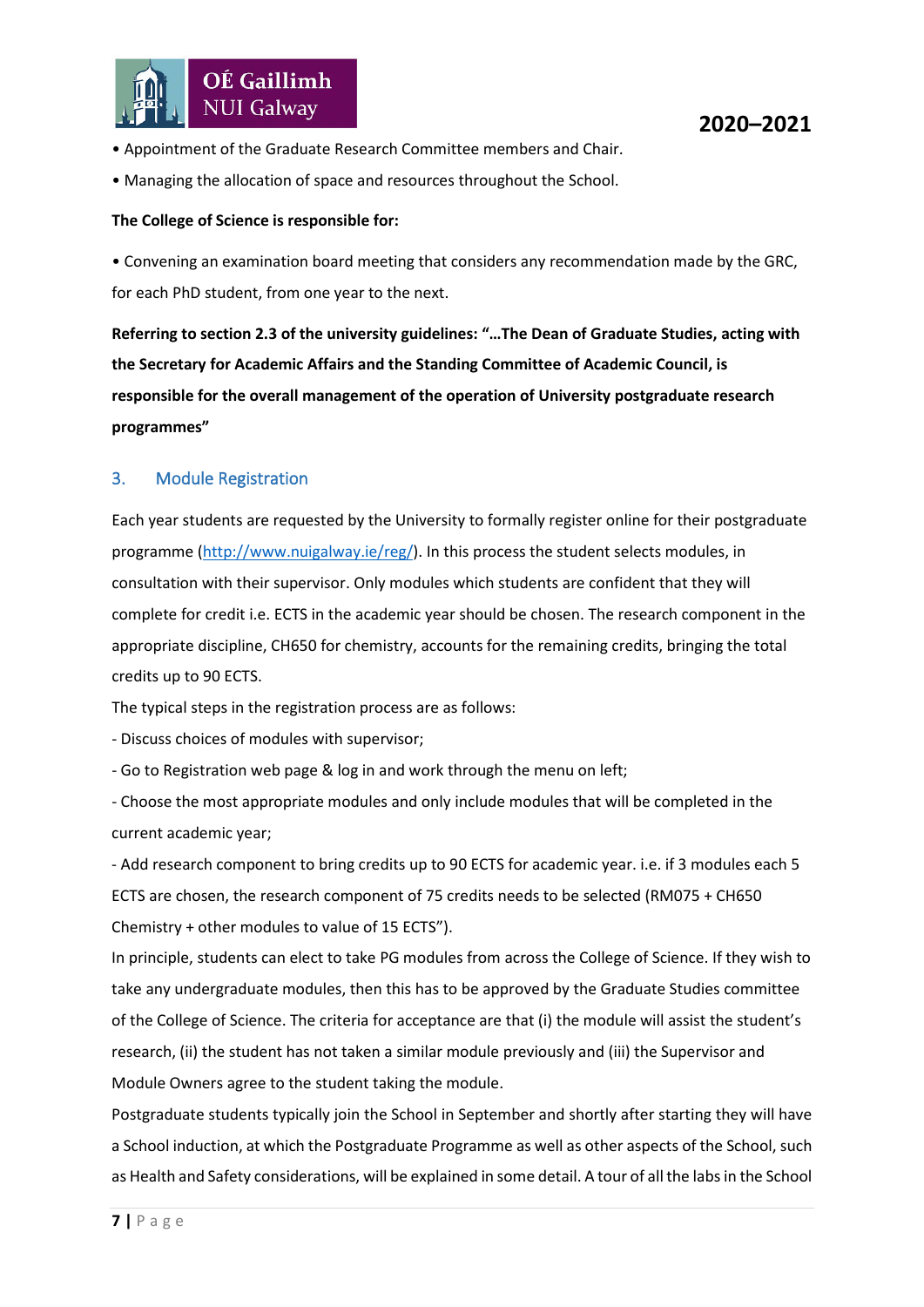

will be organised by *An Cumann Ceimice*, the Chemistry Society, who will also organise a social function to coincide with the induction to which all postgraduate students and supervisors are invited.

#### <span id="page-7-0"></span>4. Structured MSc in Chemistry (1MCB1)

[http://www.nuigalway.ie/courses/research-postgraduate-programmes/structured-phd/chemistry](http://www.nuigalway.ie/courses/research-postgraduate-programmes/structured-phd/chemistry-msc-structured.html)[msc-structured.html](http://www.nuigalway.ie/courses/research-postgraduate-programmes/structured-phd/chemistry-msc-structured.html)

The Structured Master in the School of Chemistry contains taught modules (30 credits) in addition to the research component (60 credits) and runs from September to August. The taught modules are scheduled for the first three months (with two exam papers at the beginning of December), while from January to August the student works full-time on their research project. The taught modules comprise two mandatory core modules of 25 ECTS (**CH5102** and **CH5103**) and a 5 ECTS elective module.

|                                                                                | <b>ECTS</b> | Code         | <b>Responsible</b> |  |  |
|--------------------------------------------------------------------------------|-------------|--------------|--------------------|--|--|
| <b>Core Modules</b>                                                            |             |              |                    |  |  |
| <b>Chemical Research and Problem Solving</b>                                   | 10          | CH5103       | Andrea E.          |  |  |
| Techniques and Skills for Chemistry Research                                   | 15          | CH5102       | Pau F.             |  |  |
| <b>Elective Modules in Chemistry</b>                                           |             |              |                    |  |  |
| Carbohydrate Chemistry                                                         | 5           | <b>CH503</b> | Paul M.            |  |  |
| <b>Combustion Chemistry and Kinetics</b>                                       | 5           | <b>CH507</b> | Henry C.           |  |  |
| Problem Solving in Chemistry                                                   | 5           | <b>CH509</b> | Patrick O.L.       |  |  |
| Process in Pharmaceutical Industry                                             | 5           | CH510        | Eddie M.           |  |  |
| <b>Elective GS modules</b>                                                     |             |              |                    |  |  |
| https://www.nuigalway.ie/graduate-studies/currentstudents/gsmodules/gsmodules/ |             |              |                    |  |  |

The student submits a soft-bound copy of their thesis before the end of August to the Exams Office (see<http://www.nuigalway.ie/exams/thesissubmission/> for the deadline). The thesis is evaluated by an external and an internal examiner who is not the supervisor. Usually there is no *viva*. Reference 8.4 of the university guidelines: "If a *viva* is required (either because it is normal practice in a particular discipline area, or because it is requested specifically by the examiners) it is organised like the oral examination for a PhD degree (see Section 6.4), but normally would be significantly shorter." MSc students will be provided with a separate MSc booklet at the start of term outlining information on the timetable, deadlines, written exams, continuous assessment and assignment and module assessment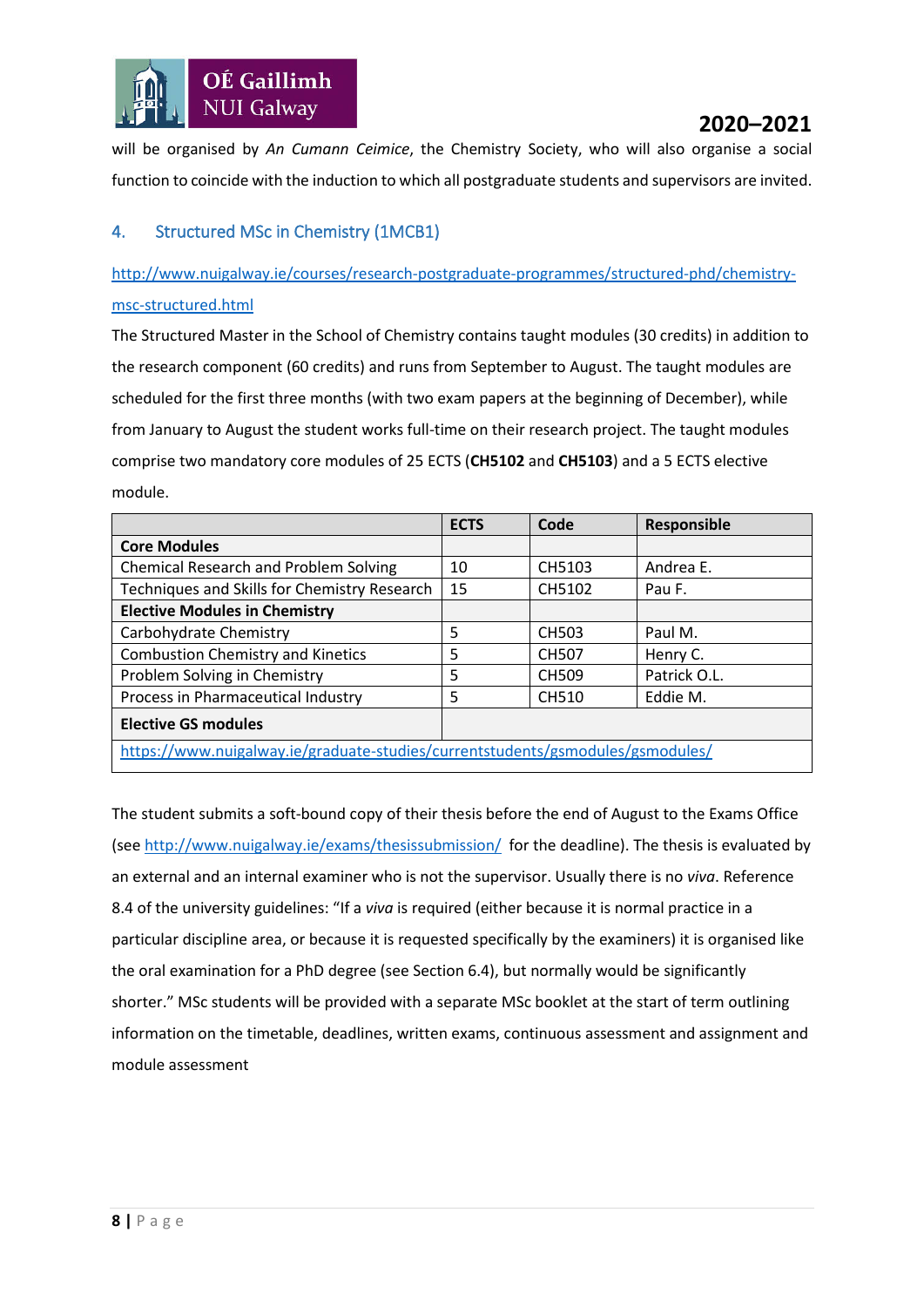

#### <span id="page-8-0"></span>5. Master by Research (1MS1)

For the Research Master, the student will only perform research work in the laboratory and the thesis will be assessed by both external and internal examiners. See the link below for more information:

[http://www.nuigalway.ie/media/graduatestudies/files/university\\_guidelines\\_for\\_research\\_degree\\_](http://www.nuigalway.ie/media/graduatestudies/files/university_guidelines_for_research_degree_programmes.pdf) [programmes.pdf](http://www.nuigalway.ie/media/graduatestudies/files/university_guidelines_for_research_degree_programmes.pdf)

A maximum of two years is expected for a MSc by research. A thesis for a Research Masters (as opposed to a Taught Masters with a Research component) can be returned at any time during the Academic year bearing in mind the following process:

1. Soft-bound copy is submitted to SID/Exams (now submitted online). See

<https://www.nuigalway.ie/alert/studentfaqs/postgraduateresearchstudentsfaqs/>

2. Internal and External Examiners are uploaded onto the GS online system and exams dispatch the soft-bound copy to the examiner (please note it the examiner details have not been uploaded when the student submits their soft-bound this can cause delays)

3. The external examiner returns a report (there is no deadline for the return of this report)

4. The report is submitted to the next available Standing Committee Meeting (this is controlled by GS)

5. Once approved at Standing and the Exams Office confirm that all necessary corrections are made the student is advised to submit the hardbound copy of their thesis and they are then added to the next conferring list.

Considering the above, the followings are some relevant dates:

Standing Committee Meeting usually start 15th Oct (items for the agenda for this meeting usually have to be submitted 10 days in advance) Deadline for submission of hardbound is two weeks after in order to Confer at the Winter conferrings in December.

If a student doesn't make the dates for the conferring they will still be issued with and award letter and will be scheduled for the next conferring in June.

Please refer to section 8.3 of the university guidelines. For transfer between Research Master and PhD Degree (Section 5.8.4): Based on the Yearly Progress Report (see Section 5.8.3 above), your GRC may recommend to the College that you transfer from a research Master's Degree to a PhD. A recommendation from the GRC is required before the College can consider a transfer application by any student.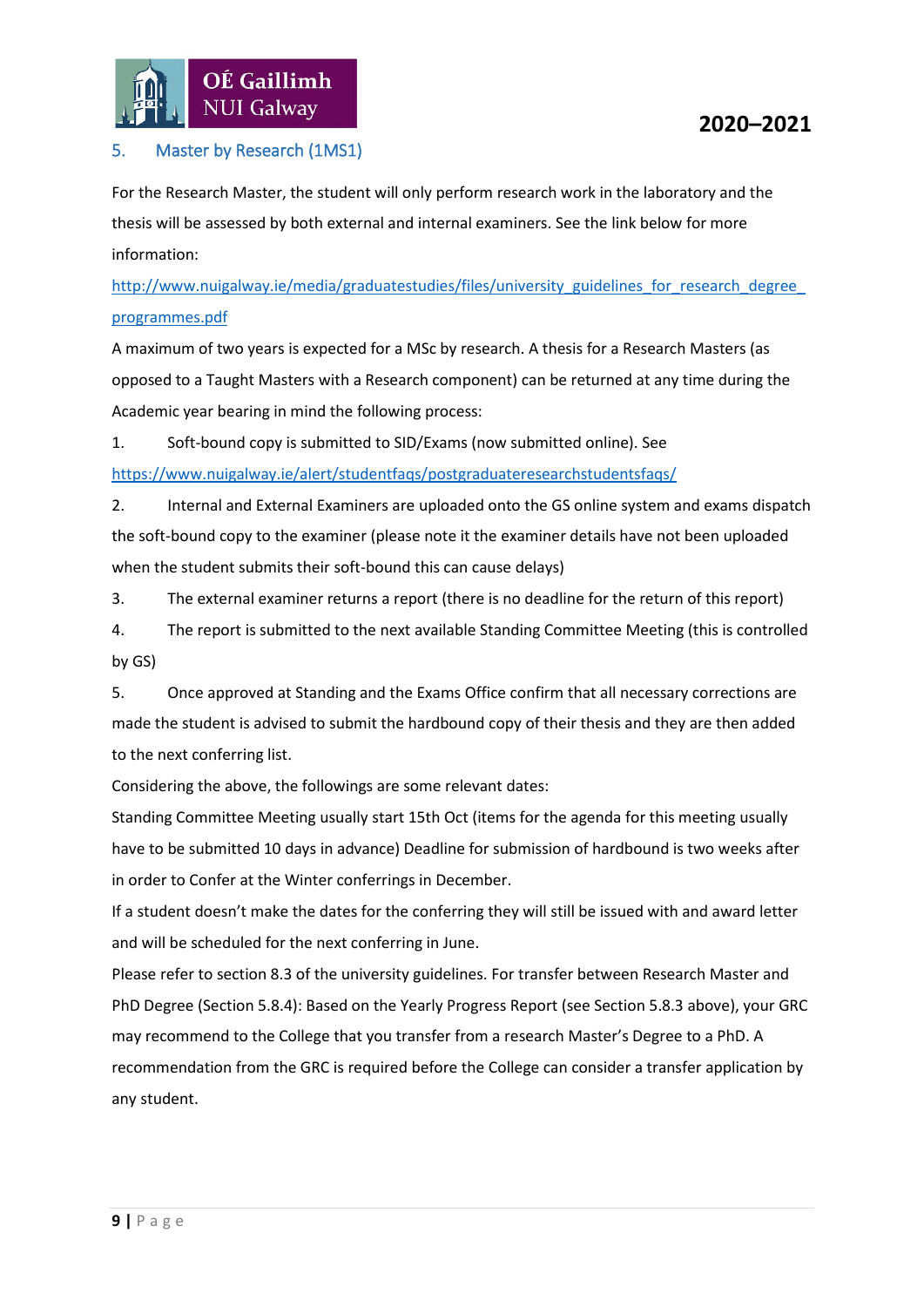#### <span id="page-9-0"></span>6. Structured PhD in Chemistry (1SPS1)

In addition to the research component, graduate students will be required to successfully complete a minimum number of approved modules consisting of **30 ECTS** over the course of the PG studies. Students participating in the structured PhD programme in the School of Chemistry at NUI Galway will take two core modules in Teaching and Learning (**GS506**) and Graduate Research Skills (**CH506**) as outlined below. They should register for GS506 only once (preferably for third year) and should preferably take CH506 in their first year. Students are free to choose four elective modules, based on generic / transferrable skills or in discipline-specific courses in consultation with their supervisor.

A summary of the modules for the structured PhD in Chemistry is given as follows and we highly recommend to select **the two following modules:**

- **GS526** Oral/Poster communication, 5 ECTS in years 1-3 of your PhD
- GS515 Research Paper Publication, 5 ECTS

|                                                                                | <b>ECTS</b> | Code         | Responsible  |  |  |
|--------------------------------------------------------------------------------|-------------|--------------|--------------|--|--|
| <b>Core Modules</b>                                                            |             |              |              |  |  |
| <b>Teaching and Learning</b>                                                   | 5           | GS506        | <b>CELT</b>  |  |  |
| Core Skills for Chemistry Research                                             | 5           | <b>CH506</b> | Pau F.       |  |  |
| <b>Elective Modules in Chemistry</b>                                           |             |              |              |  |  |
| Carbohydrate Chemistry                                                         | 5           | CH503        | Paul M.      |  |  |
| <b>Combustion Chemistry and Kinetics</b>                                       | 5           | <b>CH507</b> | Henry C.     |  |  |
| Problem Solving in Chemistry                                                   | 5           | <b>CH509</b> | Patrick O.L. |  |  |
| Process in Pharmaceutical Industry                                             | 5           | CH510        | Eddie M.     |  |  |
| <b>Elective GS modules</b>                                                     |             |              |              |  |  |
| https://www.nuigalway.ie/graduate-studies/currentstudents/gsmodules/gsmodules/ |             |              |              |  |  |

## <span id="page-9-1"></span>7. Progress of the PG in chemistry

Each academic year, the progression of the PG will have to follow the workflow below: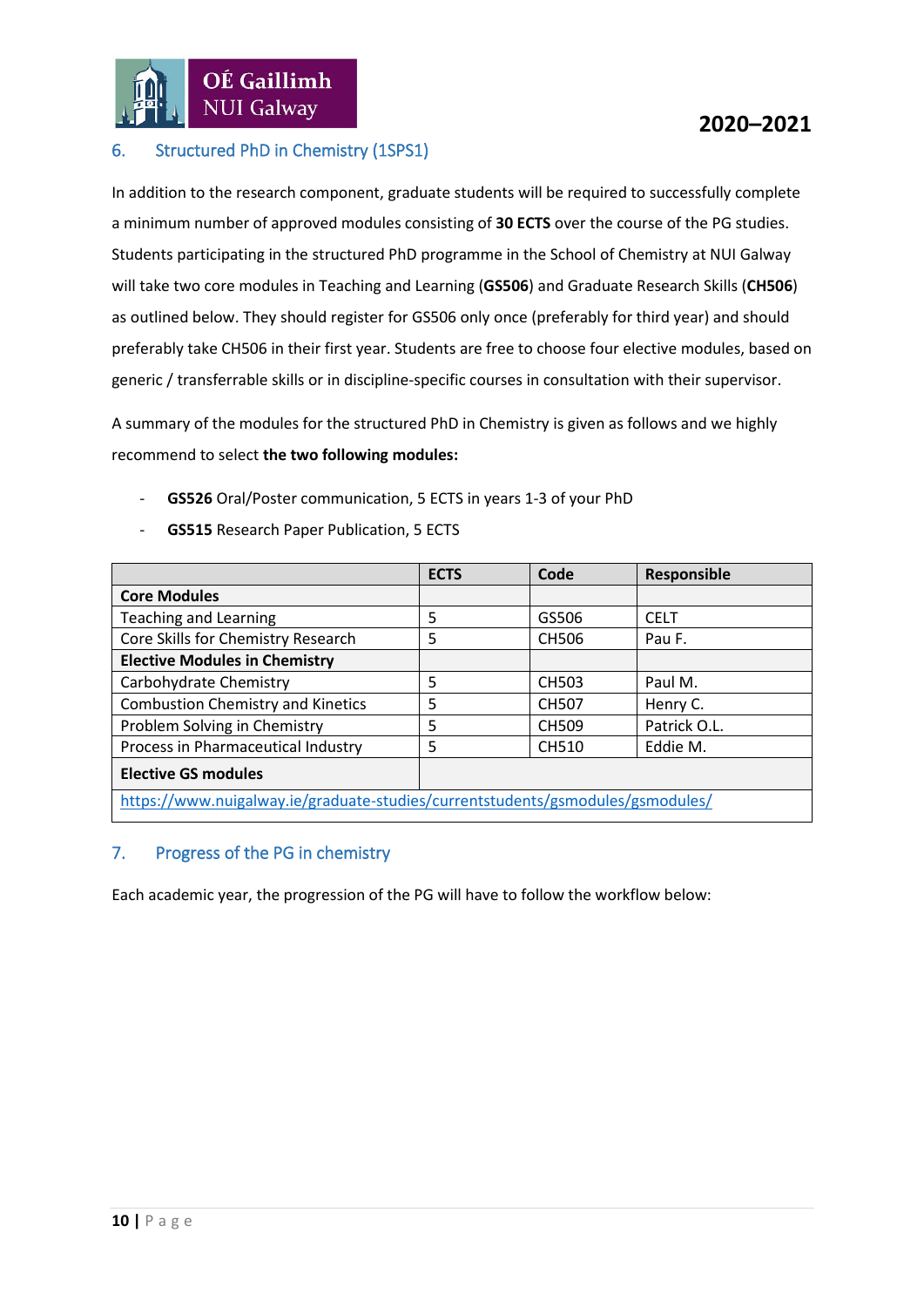

Along with the yearly interviews and forms, students will need to comply with the following:

- Year 1 (end of April): A short presentation of 10 min plus 5 min of questions will be given to the school of chemistry.
- Year 2: (mid-April): the PGR will write a draft of a publication (minimum 4 pages) and send it to the chair of the GRC before 15<sup>th</sup> April. This draft publication will be reviewed by the GRC member of the section (inorganic, organic or physical). During the first two years of PhD, the GRC/Supervisors will give recommendations about a possible transfer and completion towards MSc.
- Year 3: (mid-December): a presentation will be given (10 min+5 min of question) to the school of chemistry during the Chemistry Research Day **with a slide detailing the action plan towards completion of the PhD**.
- Year 4: we recommend **one participation at a conference outside the island of Ireland** and **one publication as first author accepted in a journal with IF > 1** before the submission of your thesis and approval by the GRC member.

Meetings could be organized between GRC members and supervisors in May to discuss progress/issues for each of their PGRs.

**Exceptionally, the programme can be extended for normally no more than a 5th year after meeting of both the student and the supervisor with the GRC for justification. Candidates whose theses have not been approved for examination within the due period from the date of registration must**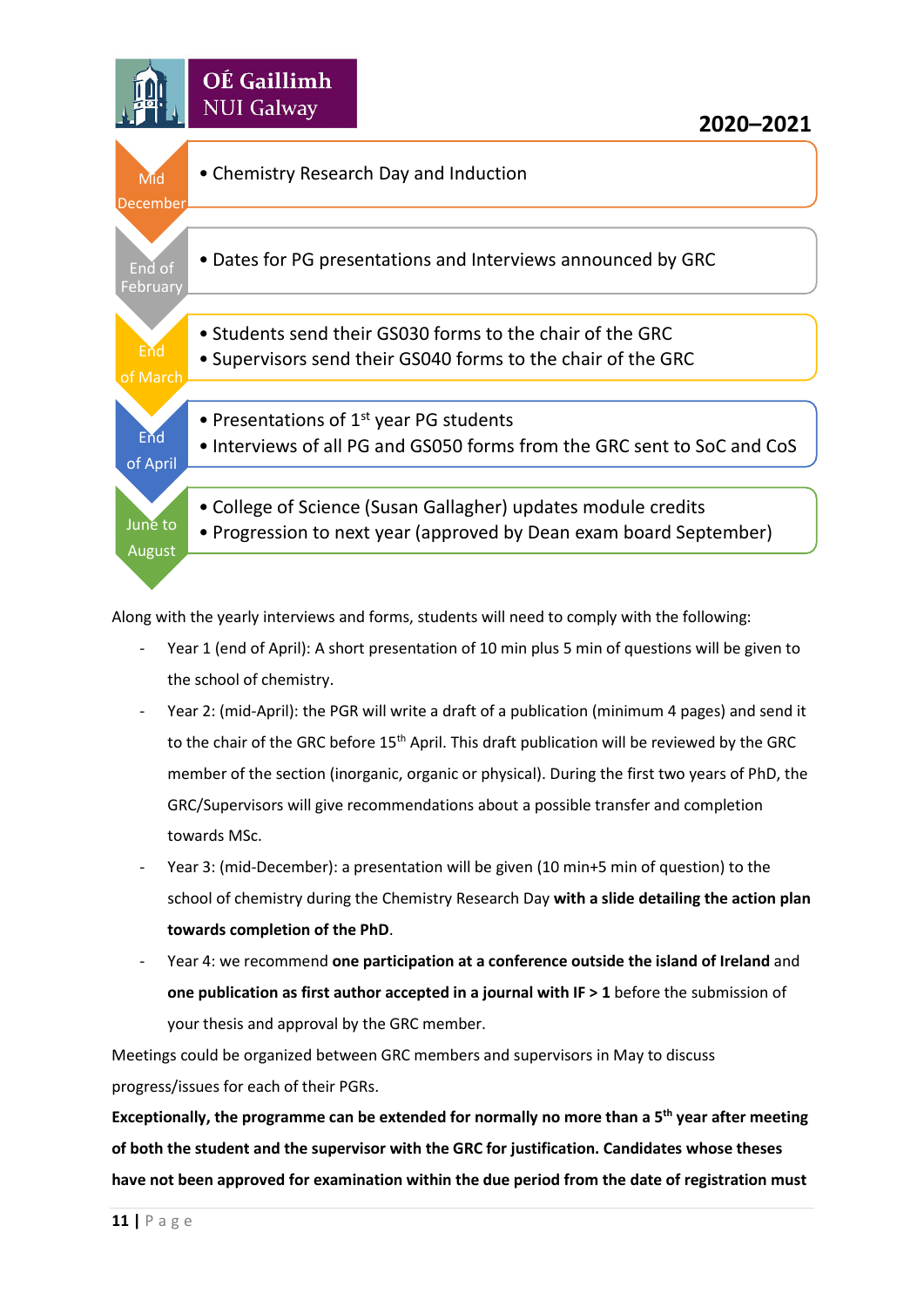

## **re-apply to the relevant College setting out justification for the requested extension of the allowed time period.**

The pass level in Chemistry modules will generally be a 40% in line with University marks and standards.

#### <span id="page-11-0"></span>8. Procedure in the case of concern about PGR progress

If the GRC has significant concerns about the progress of a student, going beyond the usual level of recommendations and feedback, then it should adhere to the following procedure:

1. As referred in 5.8.3 of the university guidelines: "Research students past their time limit (i.e. after 4 years for a full-time PhD, 6 year part-time PhD, after 2 years for full-time Masters and 3 years parttime Research Masters students) should meet more frequently with their GRC e.g. quarterly. The completion plan is to be the focus of GRC meetings in the final year and any years over the time limit. The GRC will indicate "Continue but further review necessary " in the GS050 form sent to the CoS. It will also draw up a list of actions and a plan for implementation, including a date for an extra GRC meeting to review progress.

2. The chair of the GRC will send the action plan to the other members of the GRC, the student's supervisor and the Head of School during the month following the yearly annual meeting.

3. The chair of the GRC will convene a meeting with the student and the GRC to re-review progress.

4. The chair informs the student's supervisor, the School administrator, and the Head of School if the action plan has been satisfied.

6. If problems persist, the chair of the GRC will arrange a meeting with the GRC, HoS and supervisor to discuss further actions.

#### <span id="page-11-1"></span>9. Submission of the thesis

PhD theses can be submitted in monograph or article-based formats. Recommendations are made in section 6.2.3 of the university guidelines for the format and also herein:

[https://www.nuigalway.ie/media/graduatestudies/files/writingascientificstylethesis/Writing-a-](https://www.nuigalway.ie/media/graduatestudies/files/writingascientificstylethesis/Writing-a-Scientific-Thesis.pdf)[Scientific-Thesis.pdf](https://www.nuigalway.ie/media/graduatestudies/files/writingascientificstylethesis/Writing-a-Scientific-Thesis.pdf)

**For a PhD written in an article-based format**, the University regulations state in section 6.2.6: "In this (article based) format, a number of research articles written by the student while registered for the PhD, either published or accepted for publication, are presented with an introductory chapter, explanation of the research question, relevant literature and methodology and a concluding chapter."

The School of Chemistry requires: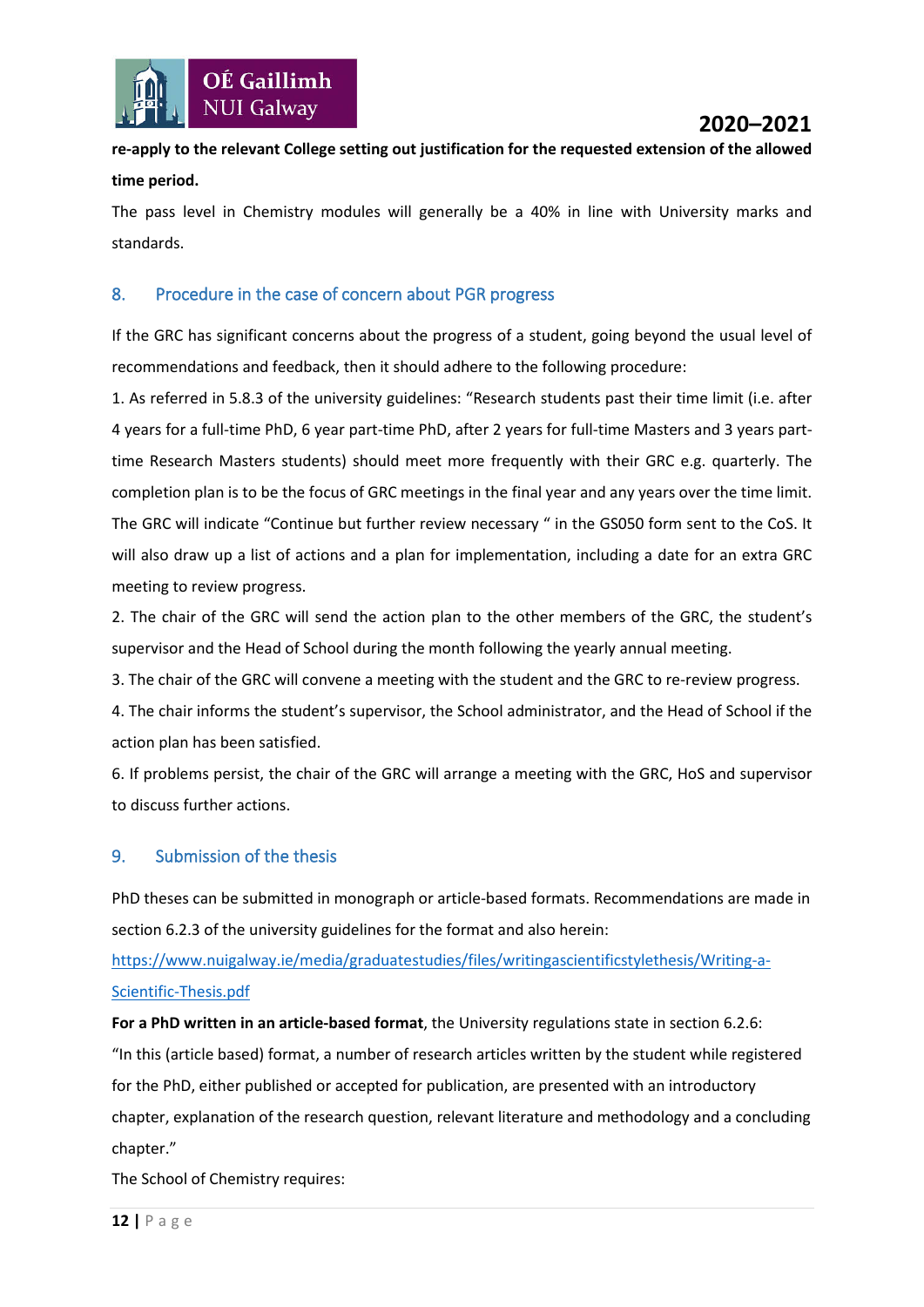

- Three peer-reviewed research articles, published or accepted for publication.
- The student must have made a major contribution to the work described in each article and the writing of the article. This contribution must be clearly described in the thesis document.
- The articles presented in the thesis must be supported by a comprehensive introduction, methodology, and conclusion.
- Students who do not satisfy these requirements can submit their thesis in the usual monograph style.
- When submitting a soft bound thesis for examination (now online

[https://www.nuigalway.ie/alert/studentfaqs/postgraduateresearchstudentsfaqs/\)](https://www.nuigalway.ie/alert/studentfaqs/postgraduateresearchstudentsfaqs/), the thesis must be approved for examination according to the University Guidelines.

- An EOG 020 form should be presented with the thesis when seeking approval for examination.
- An EOG051 form will be submitted together with the hard-bound PhD/MD thesis to the library.

[https://www.nuigalway.ie/graduate-studies/currentstudents/guidelines-regulations](https://www.nuigalway.ie/graduate-studies/currentstudents/guidelines-regulations-forms/relevantofficialformsforstudents/)[forms/relevantofficialformsforstudents/](https://www.nuigalway.ie/graduate-studies/currentstudents/guidelines-regulations-forms/relevantofficialformsforstudents/)

#### <span id="page-12-0"></span>10. *Viva voce* and award of the MSc or PhD in Chemistry

The University requires a *Viva Voce* examination (See section 6.4 of the guidelines) to be carried out for all students undertaking the PhD degree. This oral examination follows an examination of the soft bound thesis by the external and internal examiners that will be chosen following the university guidelines section 6.3.2 Approval of Examiners. The examiners are approved by the GRC, Head of School, Dean of College and exceptionally Academic Standing committee.

External examiners: " should normally be appointed from outside the Republic of Ireland. Because of the University's alliance with the University of Limerick the external examiner shall not be drawn from the University of Limerick, except with the approval of Standing Committee, under clearly defined and exceptional circumstances, where the expertise required cannot readily be found elsewhere …"

Internal Examiners: "…As a general principle, neither Emeritus nor Adjunct Professors should act as an internal examiner. However, it was agreed that a College could make a recommendation to the Standing Committee for exceptions to the principle on a case by case basis, such a recommendation to be made in good time so that the Standing Committee would be in a position to give the recommendation"

#### <https://www.nuigalway.ie/exams/staff-invigliators-external/external-examiners/>